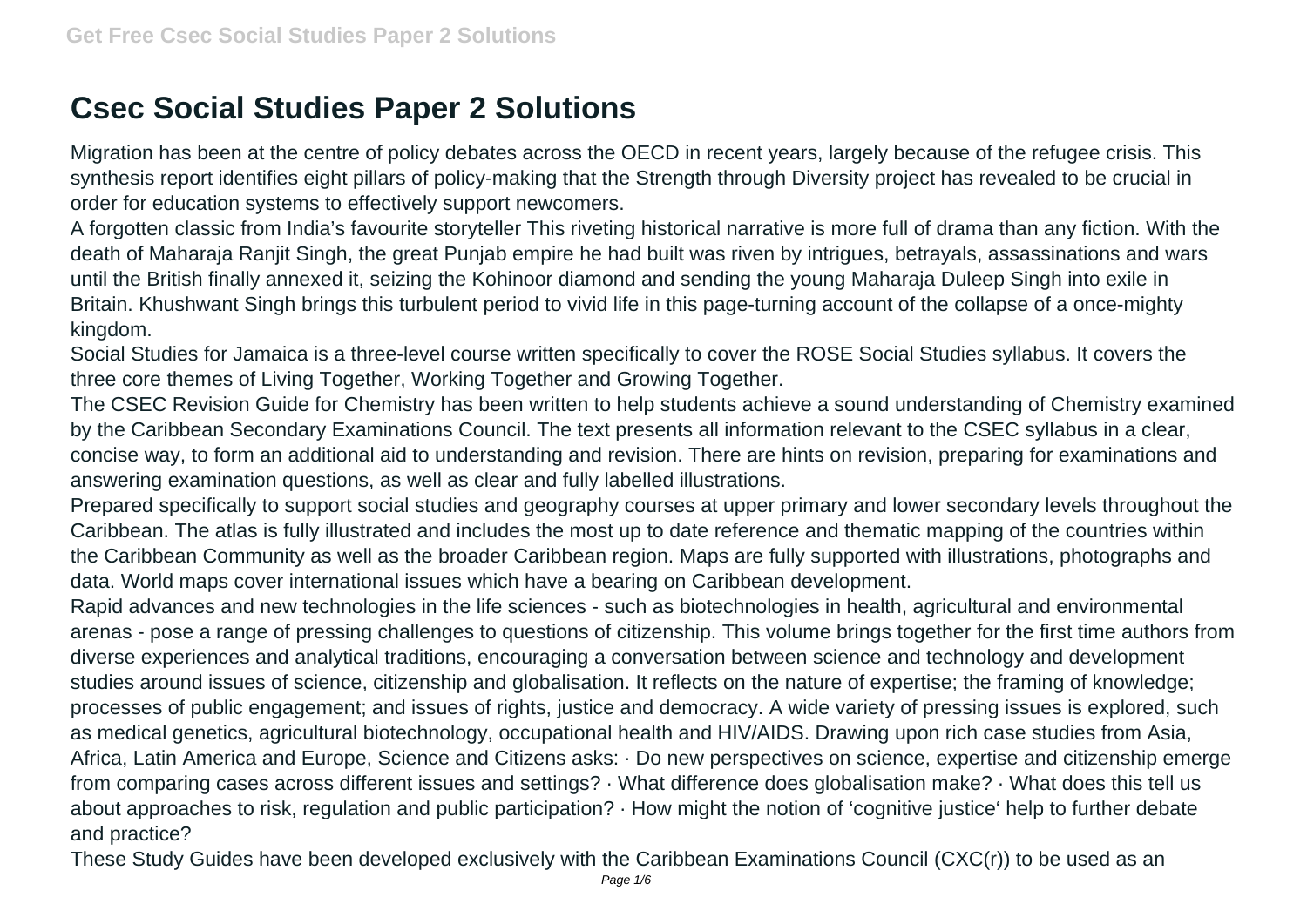additional resource by candidates who are following the Caribbean Secondary Education Certificate (CSEC(r)) programme. They provide candidates with extra support to help them maximise their performance in their examinations.

Supplemental materials of Caribbean History Core Course and Caribbean History Themes Vol I & II for Caribbean Secondary Examinations Council (CSEC).

Fully meets the requirements of the latest CSEC syllabus - Complete coverage of the core options, plus the options in communications, tourism and consumer affairs, including co-operatives - Practical guidance on how to approach the School-Based Assessment and on the alternative to the School-Based Assessment - Activities develop Social Studies skills and exam practice questions help students prepare for their exam

Learning about global issues and themes has become an increasingly recognised element of education in many countries around the world. Terms such as global learning, global citizenship and global education can be seen within national education policies and international initiatives led by the UN, UNESCO, European Commission and OECD. The Bloomsbury Handbook of Global Education and Learning brings together the main elements of the debates, provides analysis of policies, and suggests new directions for research in these areas. Written by internationally renowned scholars from Brazil, Canada, Finland, Germany, Ireland, Italy, Japan, Pakistan, Poland, South Africa, Spain, Sweden, Taiwan, UK and the USA, the handbook offers a much needed resource for academics, researchers, policy-makers and practitioners who need a clear picture of global learning. This book of ten multiple choice practice tests is designed especially for students preparing for the CXC General Proficiency examinations in Mathematics. All the questions are patterned along the lines of those used in the CXC examination and each test follows the format of the examination itself. The tests are clearly laid out to enable ease of use and marking. Governments have traditionally left the plight of street children and working children, who by some counts number over 100 million, to individuals and nongovernmental organizations, including many religious organizations. As a result, there are a multitude of small, uncoordinated, but highly effective projects throughout the world concentrated in urban areas. The 18 case studies presented illustrate the work carried out by these organizations and demonstrate how rehabilitation can be conducted working with and for children. Part 1, "Reinsertion through Education," looks at seven projects characterized by efforts to ensure the reinsertion of street and working children into their families or mainframe society through education. The four projects in part 2 rely on work rather than education in their efforts. Part 3 describes three projects that concentrate on improving the situation of children by teaching them to use the street environment and by capitalizing on their experiences and practical intelligence. Part 4 concentrates on the administration of projects for street children. The case studies are presented without commentary to form a collection of

results and ideas to stimulate imagination and interest, particularly among those responsible for government policies. Valid solutions will come only from strong governmental commitment. (SLD)

Nanotechnology seems to escape boundaries and definitions. The 'Rush to Nanoscale' spreads throughout different sites and arenas, involving a multiplicity of actors, meanings and spaces in which they emerge. The uncertainty of nanotechnology appears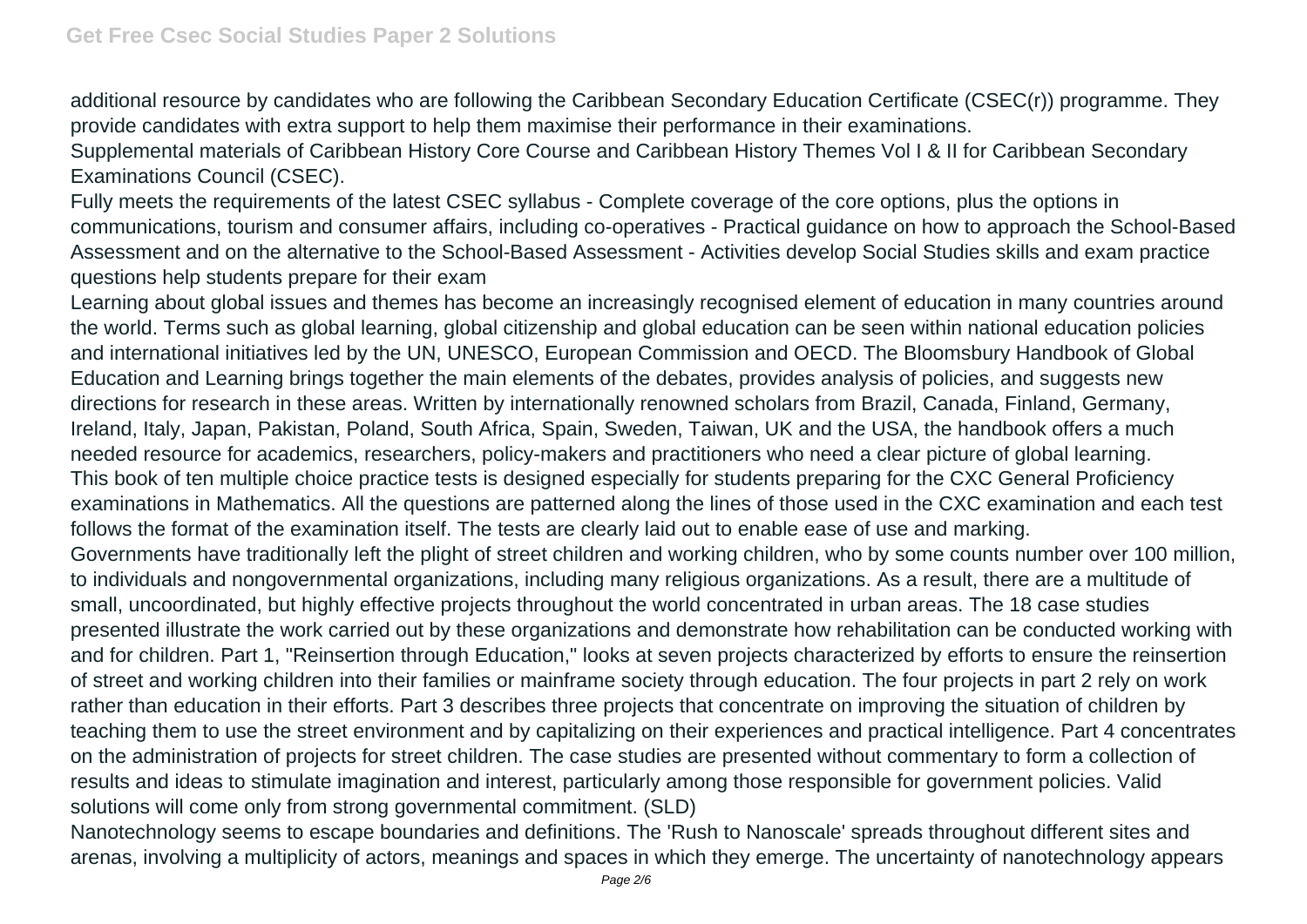to be both a condition and a consequence of this situation. This volume adds to the collective effort of charting the multiple and heterogeneous dimensions that characterize nanotechnology, by analyzing the numerous modalities through which different stakeholders and actors provide definitions, attribute meaning and sense to nano-enabled innovations. The chapters of the book attempt to highlight how nanotechnologies, their discourse, and their actual and potential implications cannot be isolated in laboratories, factories, markets and separate discussion arenas.

Social Studies for the CaribbeanCXC Core Units and OptionsHeinemann

In the first of seven chapters of this comprehensive review of research in social studies, William B. Stanley presents an overview of current issues and approaches relevant to research in social education. The second chapter, by Catherine Cornbleth, is a review of critical thinking and cognitive process research. Special attention is given to "myths" that guide current research and practice. In the third chapter, Richard K. Jantz and Kenneth Klawitter review early childhood and elementary education research in social education. In Chapter 4, James S. Leming analyzes the research on a wide range of approaches to socio-moral or values education. In Chapter 5, Jane J. White discusses ethnographic research and the paradoxes and problems it raises for social education. Chapter 6, by William B. Stanley, is a discussion of recent research and development in the foundations of social education. The chapter focuses on the wide variety of rationales developed, critiqued, and refined by mainstream social educators since 1976. In the final chapter, Jack L. Nelson and James P. Shaver discuss the status of and limitations inherent in social education, each author taking a different position regarding the future of research in social education. Throughout the reviews, implications for practice and further investigation are addressed. (LH)

The Native Hawaiian Education Act (NHEA) seeks to develop innovative educational programs to assist Native Hawaiians. The Department of Education (Education) administers NHEA and has provided grants for a wide range of activities. Education is authorized to establish a Native Hawaiian Education Council and seven island councils to help implement NHEA. To inform reauthorization, GAO was asked to analyze (1) what is known about NHEA's impact on Native Hawaiian education, (2) Education's efforts to oversee NHEA grants, and (3) the extent to which Education and the Native Hawaiian councils have fulfilled their roles and responsibilities. To do this, GAO reviewed federal laws and regulations and departmental documents, and interviewed Education officials, council members, grantees, and experts in Native Hawaiian education.

Oxford Mathematics for the Caribbean has been updated to cater for the needs of the classroom in the 21st century. Features of each book in the series include: prior learning points; fully differentiated exercises to cater for a wide range of ability; activities and investigations to encourage mathematical thinking; summaries of the main points of each unit with questions to check understanding, so that students can test themselves; and regular revision exercises to help monitor progress. The series is intended for secondary school pupils studying for the Caribbean Examinations Council (CXC) examinations in mathematics. The purpose of this text is to assist students and teachers to complete the English SBA in a timely and manageable process. This text outlines the weekly steps to be taken by teachers and students who now have to cover the content of the CSEC English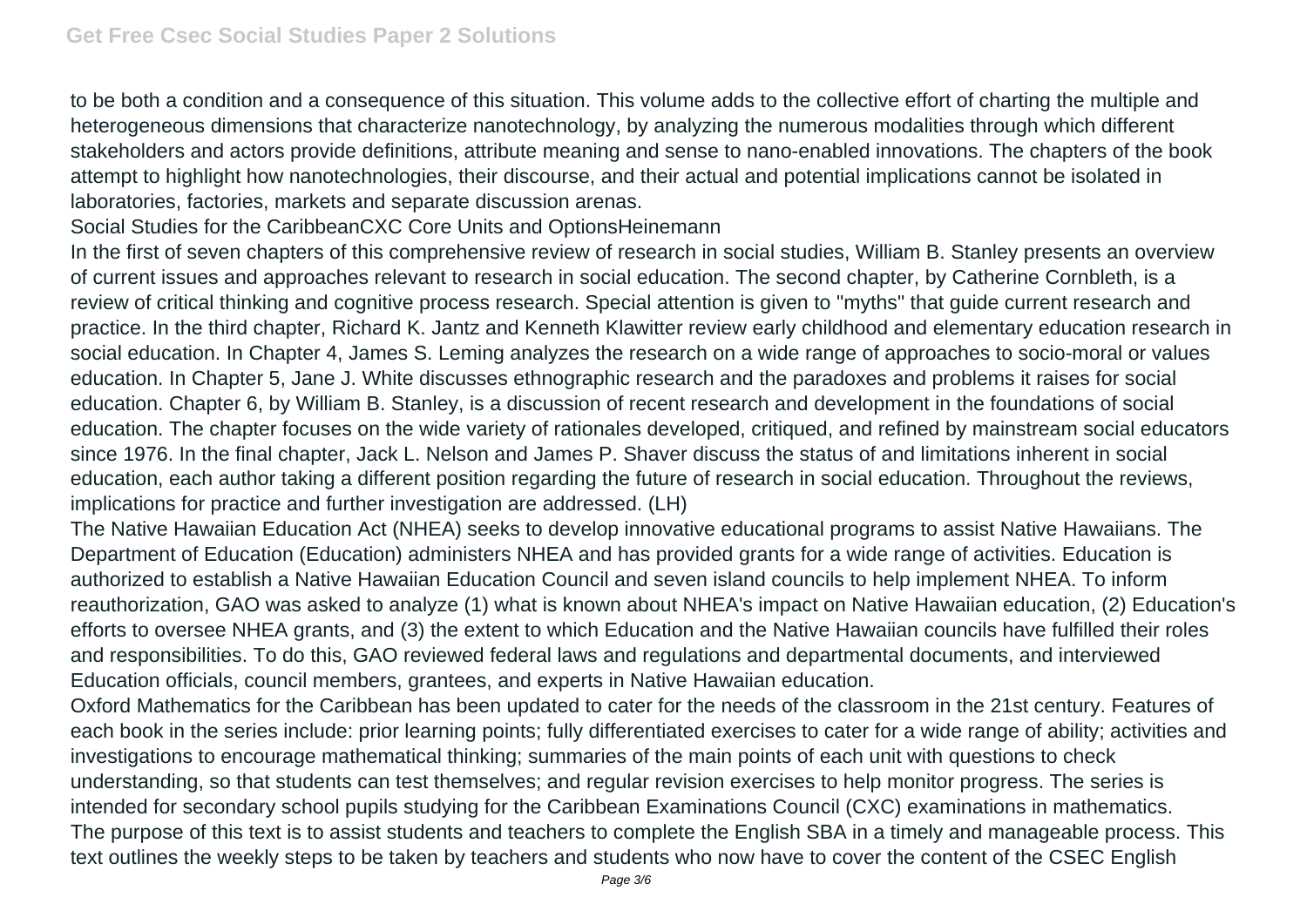Syllabus which comprises a final exam, and an SBA component which includes a compulsory oral element. This clear and comprehensive guide and workbook is an excellent tool that will assist Caribbean students and teachers to embrace the new requirements of the CSEC English Syllabus.

The need to feed an ever-growing global population combined with increasing demand for sustainable agricultural practices has generated a significant rise in demand for biopesticides. By responding concurrently to the interests of farming, forestry, and industrial sectors, biopesticides offer a considerable potential for utilization in sustainable

Discover Principles of Business as a real-world subject through thought-provoking case studies and prepare effectively for the CSEC May/June 2019 examinations. -Develop knowledge systematically with each section focusing on a specific aspect of the syllabus, and clear syllabus references throughout. -Revise for the exam with unit summaries, in-chapter challenges, and MCQs. -Increase confidence with exam-type questions at the end of each unit and a full section dedicated to exam preparation and the School Based Assessment. -Ensure all three examined profile dimensions are developed with contextualised structured response questions.

Transnational Social Policy highlights the changing face of social policy and social work against the background of accelerating transnationalization of economies, labour markets, education, social services, and care. The contributions of this book provide unique case examples on the interplay of social policies, mobile populations, and travelling knowledge about welfare within an increasingly asymmetrical global context. This innovative volume also includes historical studies on the transformations of social policies during the last century and reflects the developments of social welfare across the Global North and the Global South. With its emphasis on theoretical assumptions of policy translation, the case studies show the importance of adjustments, negotiations, and participation of various actors in the transnational social field of welfare production. Thus, within ever-shifting contexts of new political agendas promoting the free play of the market and a neoliberal agenda of competition and austerity, this insightful book reveals new transnational forms of social exclusion that function within, across, and in-between nation-states. Presenting a major and much needed addition to current discussions on globalization and the increasing complexity of worldwide social relations, this volume will be of interest to scholars and graduate students interested in fields such as Social Policy, Social Work, Public Administration, Development Studies, Political Science, and Sociology, as well as many interdisciplinary fields including Global Studies, International Development Studies, and Immigration and Settlement Studies.

Examines the major theories within international relations, and how these can help us understand the emergence of global warming as a political issue.

Published in 1995, the essays in this book are papers presented to the second conference of the Interdisciplinary Research Network on the Environment and Society (IRNES) held in Sheffield in September 1993. It follows "Perspectives on the Environment" (ed. Holder et al, 1993, Avebury) to continue the dissemination of the work of IRNES members to a wider audience. Part I explores the social dimensions of environmental technology in the form of an examination of the construction of global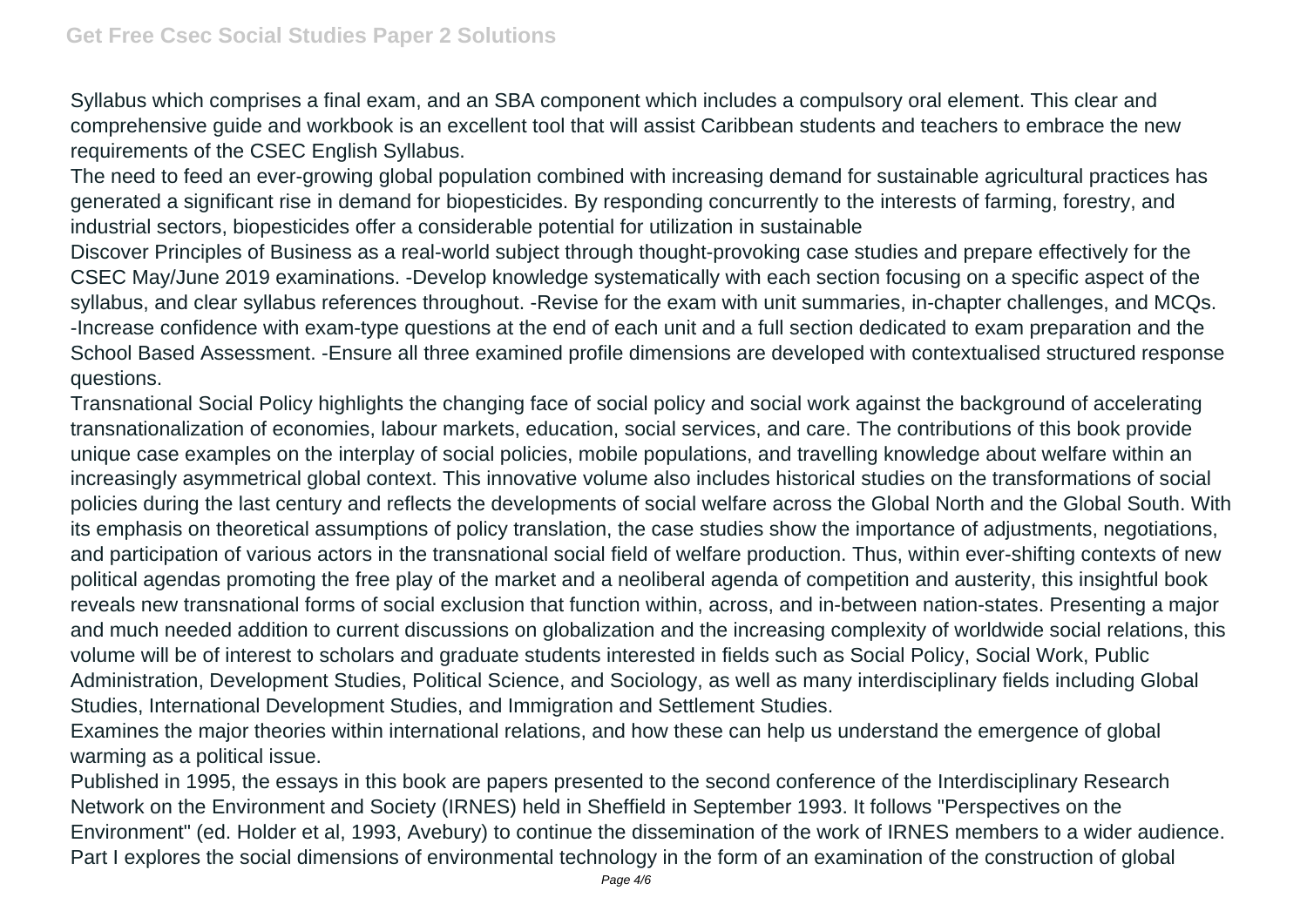climate models, a critical analysis of the discourses associated with agricultural biotechnologies and the environmental implications of building technologies. Part II explores national and international politics of the environment in Britain, the Ukraine and Burma, Thailand and Indonesia. Part III deals with planning for sustainability in Japan and Britain. Part IV examines theories of democracy and the state both nationally and in the form of the European Union's principle of subsidiary.

This is a course for students of CSEC Spanish. Relevant and lively, it consists of a Student's Book each with 2 audio CDs, a Workbook and a Teacher's Guide.

Written by a team of experts in Caribbean business education, Principles of Business for CSEC(R) engages students with the fundamental concepts of business, and encourages the development of their critical thinking and entrepreneurial skills.

Suitable for students studying for CSEC examinations, this book includes features such as: written for the latest CSEC syllabus; learning objectives stated for each chapter; keywords highlighted in the margins form a glossary; and, diagrams and pictures that encourage understanding.

Longman Caribbean Geography is a two-book course which has been written to provide students of geography with a firm grounding in the subject. The two books - Caribbean Challenges and The Caribbean and Beyond - can be used in any of years one, two or three of the lower secondary school.

NO description available

Over the past decade the academic study of emotion has developed very substantially across a number of disciplines, including religious studies. This anthology is the first collection of recent papers addressing the topic of religion and emotion. The selected pieces - each a foundational essay in this rapidly evolving field - examine attitudes toward and expressions of emotion in a wide range of religious traditions and periods. Among the themes considered are the relation of emotion to moral or religious norms, the role of emotion in faith, religious emotion as a performance of feeling in ritual contexts, and the relation of emotion to religious language. Specific topics examined range from filial emotions and filial values in medieval Korean Buddhism to weeping and spirituality in 16th-century Jewish mysticism. This volume is designed to provide an introduction to recent work in the field and should appeal to both scholars and students of comparative religion, anthropology, and psychology.

Practice Exercises for CSEC English Language has been revised and updated to fully meet the requirements of CSEC English syllabus A. The second edition provides a wide range of practice questions for Papers 1 and 2 to help students improve their performance in the examination. includes two sample test papers so that students can practice on material that will be similar to the real examination paper. uses a wide range of extracts including poetry, prose extracts, diagrams, adverts and material from web sites to motivate students. provides comprehensive practice in the skills needed to do well in the exam. has a fresh new page design to make it more accessible and easier to use.

Presents a biography portraying John Adams as a brilliant, fiercely independent Yankee patriot who spared nothing in his zeal for the American Revolution and then rose to become the second president of the United States.#x1E.

Developed with the Caribbean Examinations Council, this Study Guide provides you with support to maximise your performance in CSEC Physical Education and Sport. Written by teachers, examiners and experts in the field, it covers all elements of the syllabus in an easy-to-use